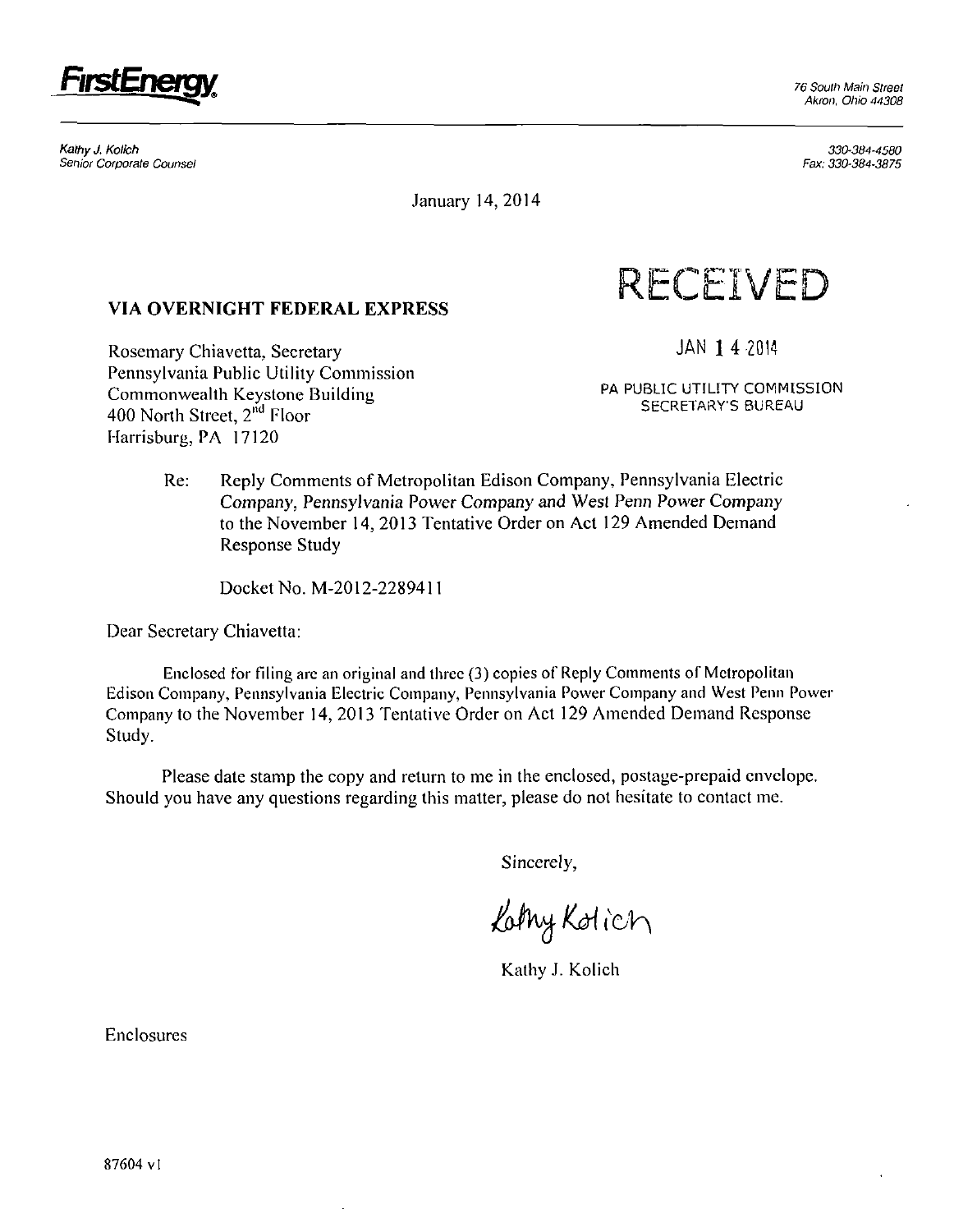RECEIVED

**SECRETARY'S BUREAU** 

# **BEFORE THE PENNSYLVANIA PUBLIC UTILITY COMMISSION**<br>*PA PUBLIC UTILITY COMMISSION*<br>*PA PUBLIC UTILITY COMMISSION*<br>*PA PUBLIC UTILITY COMMISSION*

 $\ddot{\cdot}$  $\ddot{\cdot}$  $\ddot{\cdot}$  $\ddot{\phantom{a}}$  $\ddot{\cdot}$ 

**Act 129 Energy Efficiency and Conservation Program Phase Two**  **Docket Nos. M-2012-22894n M-2008-2069887** 

#### **REPLY COMMENTS OF METROPOLITAN EDISON COMPANY, PENNSYLVANIA ELECTRIC COMPANY, PENNSYLVANIA POWER COMPANY AND WEST PENN POWER COMPANY TO THE NOVEMBER 14, 2013 TENTATVIE ORDER ON ACT 129 AMENDED DEMAND RESPONSE STUDY**

### **I. INTRODUCTION**

On December 30, 2013, Metropolitan Edison Company ("Met-Ed"), Pennsylvania Electric Company ("Penelec"), Pennsylvania Power Company ("Penn Power") and West Penn Power Company ("West Penn") (collectively "the Companies") submitted comments on the specific areas mentioned in the Pennsylvania Public Utility Commission's ("Commission") November 14, 2013 Tentative Order Regarding the Act 129 Amended Demand Response Study ("Amended DR Study").

The Companies hereby provide reply comments<sup>1</sup> to the Office of Consumer Advocate ("OCA"), Industrial Customer Groups ("ICG"), Demand Response Providers ("DR Providers"), Electric Power Generation Association ("EPGA"), PECO Energy Company ("PECO"), PPL Electric Utilities Corporation ("PPL"), Energy Association of Pennsylvania ("EAP") and the

<sup>&</sup>lt;sup>1</sup> Failure to address any specific topic raised by parties in their comments to the Commission's Tentative Order of November 14, 2013 should not be interpreted as agreement with said issue.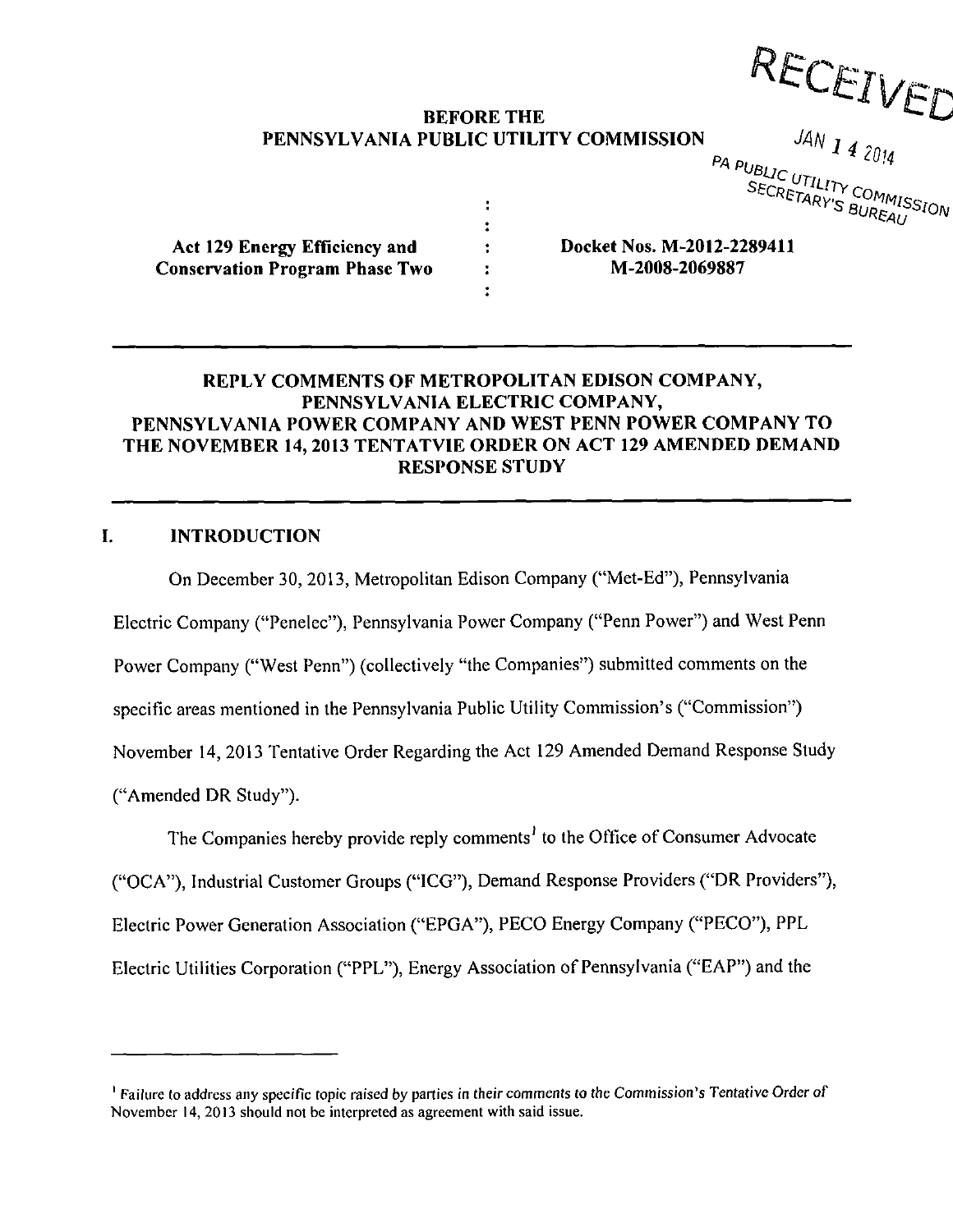joint comments of Citizens for Pennsylvania's Future, Clean Air Council, Keystone Energy Efficiency Alliance, Sierra Club ("Joint Commenters").

# **II. EVEN IF ANOTHER STUDY IS ORDERED, ACT 129 DOES NOT PERMIT THE COMMISSION TO ORDER FUTURE PEAK DEMAND REDUCTION TARGETS BASED ON THAT STUDY.**

OCA, Joint Commenters and the DR Providers' comments suggest, with varying rationales and arguments, that further studies on the cost-effectiveness of peak demand reduction programs should be performed and that future targets for peak demand reduction targets should be established. As discussed in the Companies' initial comments, Act 129: (i) set a deadline for the Commission to determine cost-effectiveness of Phase I peak demand reduction programs; (ii) set a deadline for any future peak demand reduction targets; and (iii) no longer required EDCs to meet additional peak demand requirements after May 31, 2017.<sup>2</sup> In its comments, OCA acknowledges these statutory deadlines, but ignores the remainder of Act 129 in advocating for further peak demand reduction studies and targets.<sup>3</sup> Because cost-effectiveness was not determined before those deadlines, Act 129 precludes the Commission from ordering future targets for peak demand reduction. Even if the Commission does order another study, under Act 129, future peak demand reduction targets cannot be established.

Likewise, Act 129 prohibits the Commission from ordering future peak demand reduction targets if the Phase I peak demand reduction programs were not found to be cost-effective.<sup>4</sup> The Joint Commenters "do not dispute that the [statewide evaluator] SWE's finding that Phase I DR

<sup>3</sup> OCA Comments at 2 ("Moreover, the OCA recommends compliance targets be set expeditiously so that the programs can be designed and implemented by the Summer of 2016, as contemplated by Section 2806.1(d)(2); at 13 <sup>1</sup> 66 Pa. C.S. 2806.1(d)(2) ("By November 30, 2013, the commission shall compare the total costs of energy of  $\sim$ 

 $2^2$  Companies' Comments at 4.

efficiency and conservation plans implemented under this section to the total savings in energy and capacity costs to retail customers in this Commonwealth or other costs determined by the commission. If the commission determines that the benefits of the plans exceed the costs  $\dots$ " (emphasis added))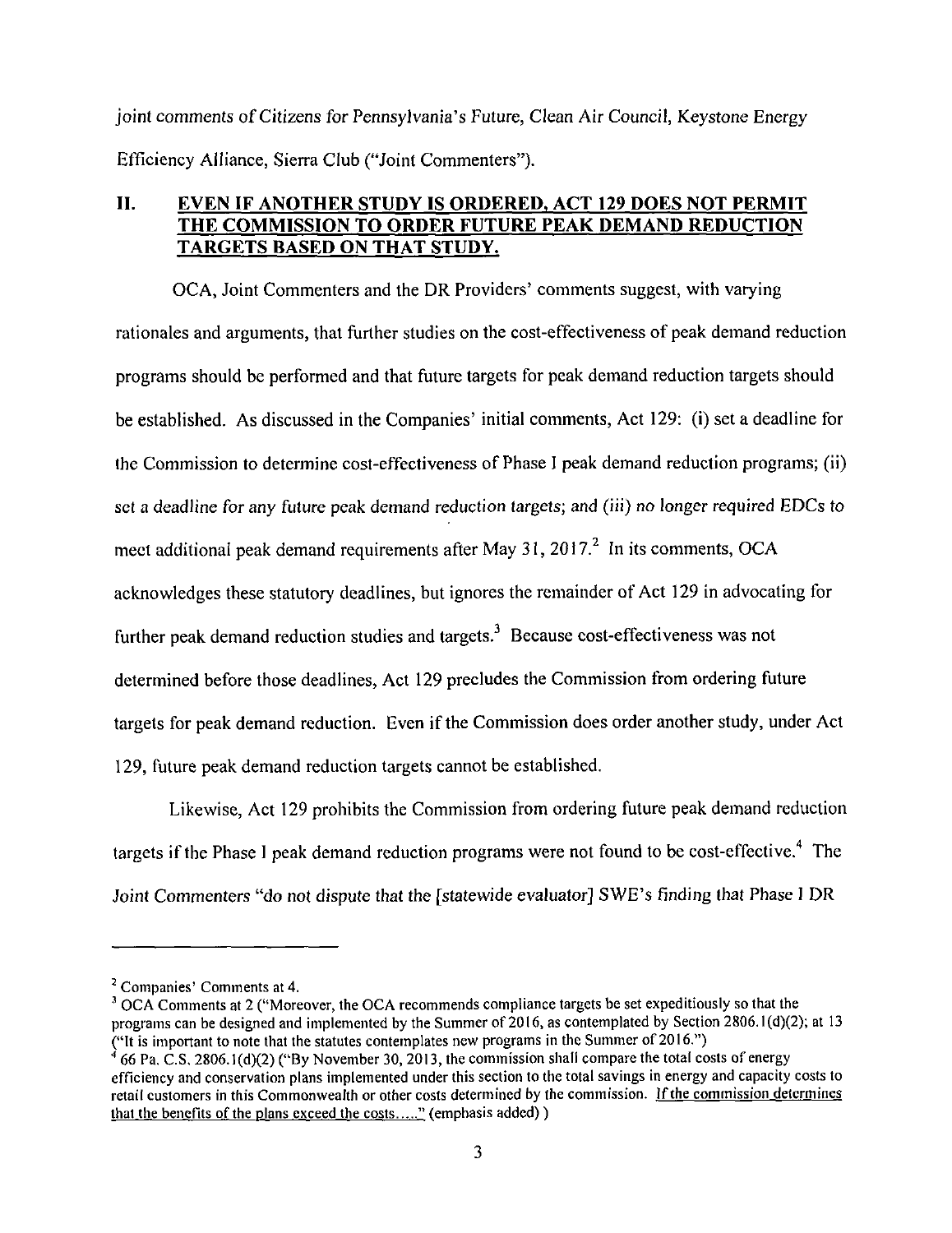programs were not cost-effective under the current TRC test," however, they too ignore the statutory language prohibiting further peak demand reduction targets, and advocate for further peak targets based on revised program requirements.<sup>5</sup> Joint Commenters spend the bulk of their comments offering ways to alter the TRC analysis of the past peak demand reduction programs as well as advocating a "prospective" TRC test which utilizes different program designs and forecasted future benefits.<sup>6</sup> However, Act 129 renders such analysis moot because the deadline for determining cost-effectiveness has passed. The statutory language is clear that the Commission must review the benefits and costs of the Phase I peak demand reduction programs by November 30, 2013 and base its cost-benefit analysis on the actual benefits and costs of Phase I peak demand reduction programs, not hypothetical forward-looking benefits and costs or a modified TRC test of future programs with different program criteria. Moreover, those proposed changes for determining TRC benefits such as inclusion of ancillary services, avoided environmental compliance costs and tax credits are not permitted under the approved Phase I 2011 TRC test and the approved Phase II 2013 TRC test.

Even if a prospective TRC analysis were permitted, which it is not, the SWE's recommended alternative designs and methodologies include unrealistic assumptions in order to achieve marginally cost-effective programs. First, for the Commercial/Industrial ("C/I") sector, the Amended DR Study assumes that C/I customers would be paid roughly the same incentive as Phase I, and also that C/I customers enrolled in the PJM Economic Load Response Program ("ELRP") would not be eligible for participation in an Act 129 demand response program to avoid duplication of benefits. Because this results in a program that directly competes with programs available in the competitive market place, EDCs would need to offer programs and

<sup>&</sup>lt;sup>5</sup> Joint Commenters Comments at 2.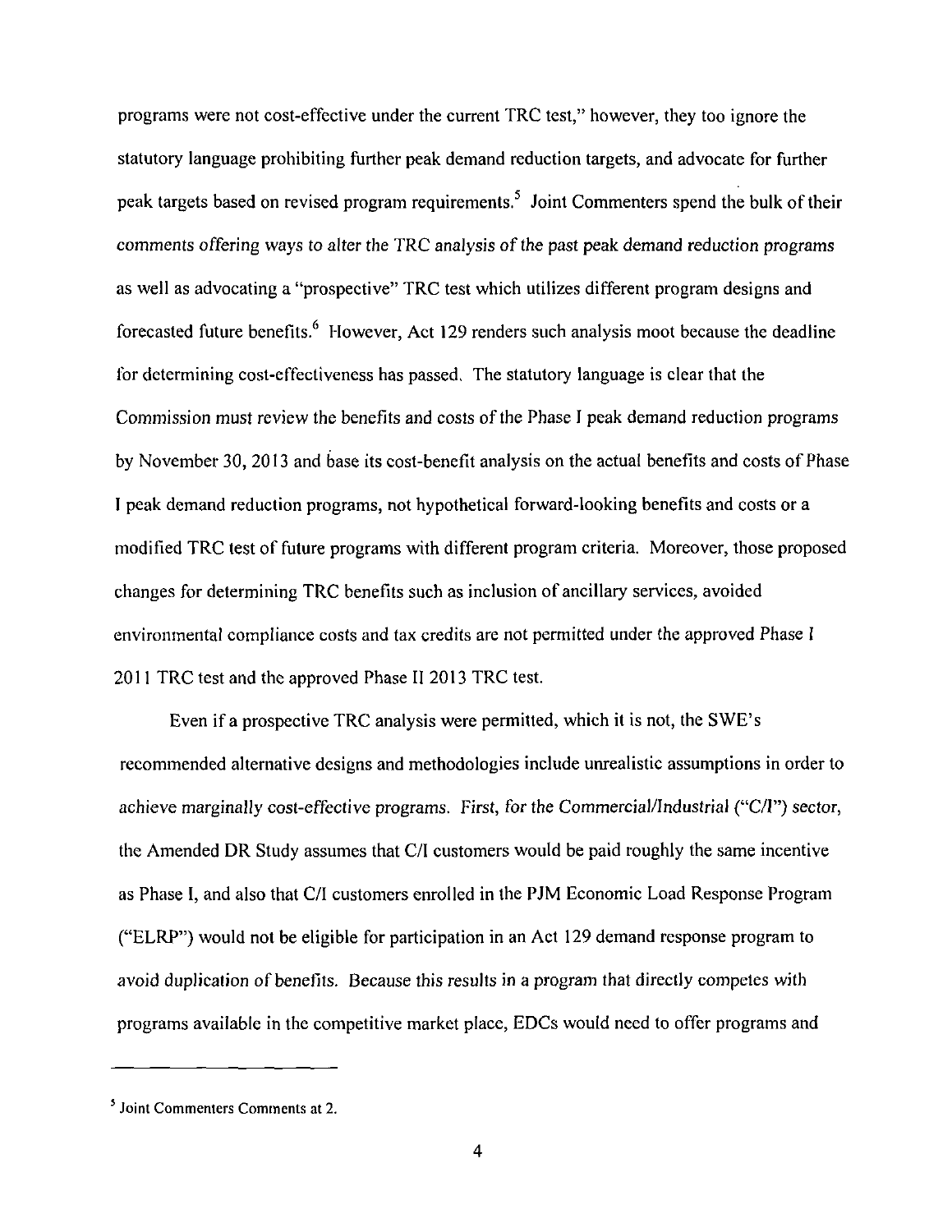incentives comparable to those offered through PJM programs. Given the significant participation in the PJM ELRP program, EDCs would need to offer incentives greater than what was offered in Phase I in order to achieve participation at levels required to meet any established targets. To the extent customers could participate in both the PJM and Act 129 peak demand reduction programs, the savings benefits of the Act 129 programs would need to be reduced to recognize and avoid the double counting of the benefits already attributable to the PJM programs.

Second, for the residential sector, the Amended DR Study assumes that the residential direct load control ("DLC") costs from Phase I are sunk and that the equipment installed in Phase I remains available and operational for new residential peak demand reduction programs. This assumption significantly understates the costs associated with any new residential peak demand reduction programs for the Companies. The Companies oppose OCA, the Joint Commenters and the DR Providers' endorsement of this assumption as a viable premise and endorse PPL's comments on this issue as discussed further below. The SWE has conducted significant analyses to date and those analyses showed that only the DLC programs operating under highly unrealistic circumstances would support a marginally cost-effective scenario and that cost effectiveness can vary significantly throughout the Commonwealth.

As discussed in its comments, PPL demonstrated that the peak demand reduction programs from Phase I were not cost effective because, among other reasons: (i) the Commission's first DR Study concluded that peak demand reduction programs were not costeffective; (ii) the Amended DR Study also concluded that the overwhelming majority of peak demand reduction programs were not cost-effective; and (iii) further studies would not

 $^6$  *See id.* at 5-14.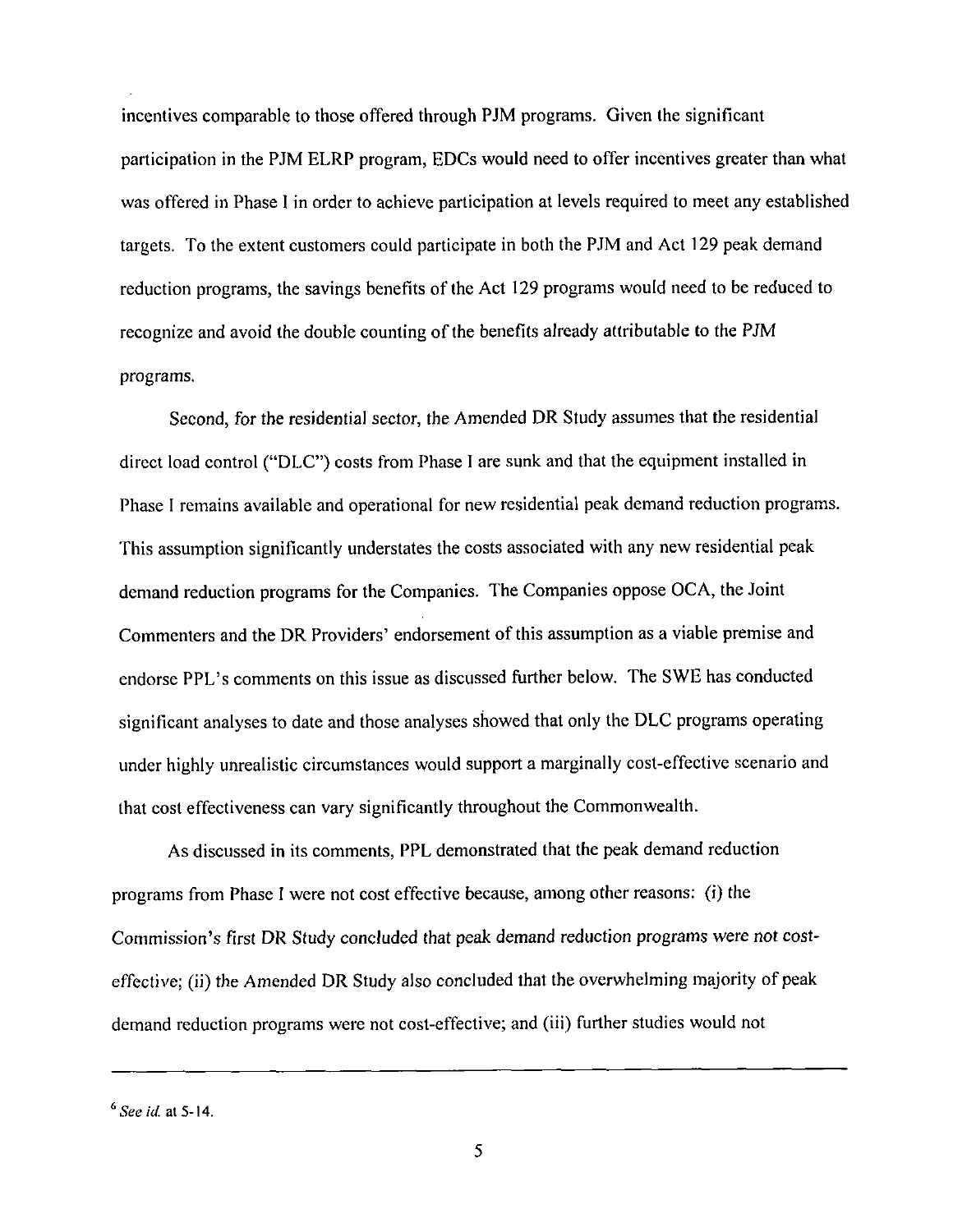demonstrate that the Phase I peak demand reduction programs are cost-effective.<sup>7</sup> The Companies agree with PPL's comments and the Amended DR Study that the Phase I peak demand reduction programs were not cost effective. A TRC test that looks at forecasted future benefits from hypothetical program designs is simply not appropriate or permitted. The analyses that have been completed within the statutory deadlines have determined that the Phase I peak  $d$  demand reduction programs were not cost effective  $-d$  the analysis should stop there. Accordingly, additional expenditures for supplementary analysis are not warranted. For all of those reasons, the Commission should not, and cannot, order further peak demand reduction studies or targets.

# **III. ACT 129 PEAK DEMAND REDUCTION PROGRAMS UNFAIRLY COMPETE WITH PROGRAMS OFFERED BY THE COMPETITIVE MARKET.**

In its Comments, ICG supports the SWE's conclusion that establishing additional peak demand reduction goals for the Large Commercial and Industrial rate class may interfere with the competitive markets already in place.<sup>8</sup> ICG further comments that the SWE's proposed Act 129 programs will directly compete with the PJM programs.<sup>9</sup> Similar to the Companies' comments on this issue, PPL also observes that Act 129 peak demand reduction programs unfairly compete and interfere with free-market peak demand reduction programs and the competitive retail energy market.<sup>10</sup> The Companies agree with ICG and PPL that Act 129 programs will compete with competitive peak demand reduction programs and the Commission should not order further peak demand reduction targets.<sup>11</sup>

<sup>&</sup>lt;sup>7</sup> PPL Comments at 6-9.

<sup>&</sup>lt;sup>8</sup> ICG Comments at 3-4.

 $9$  *Id.* at 5-8.

 $^{10}$  PPL Comments at 23-28.

<sup>&</sup>lt;sup>11</sup> Joint Commenters also observe that "[g]iven FERC's groundbreaking order, anticipated high levels of DR in the coming years, and PJM's administrative contraction of the DR markets beginning in 2016/2017, the relative benefits of EDC administered DR programs is drawn into question." Joint Commenters Comments at 4.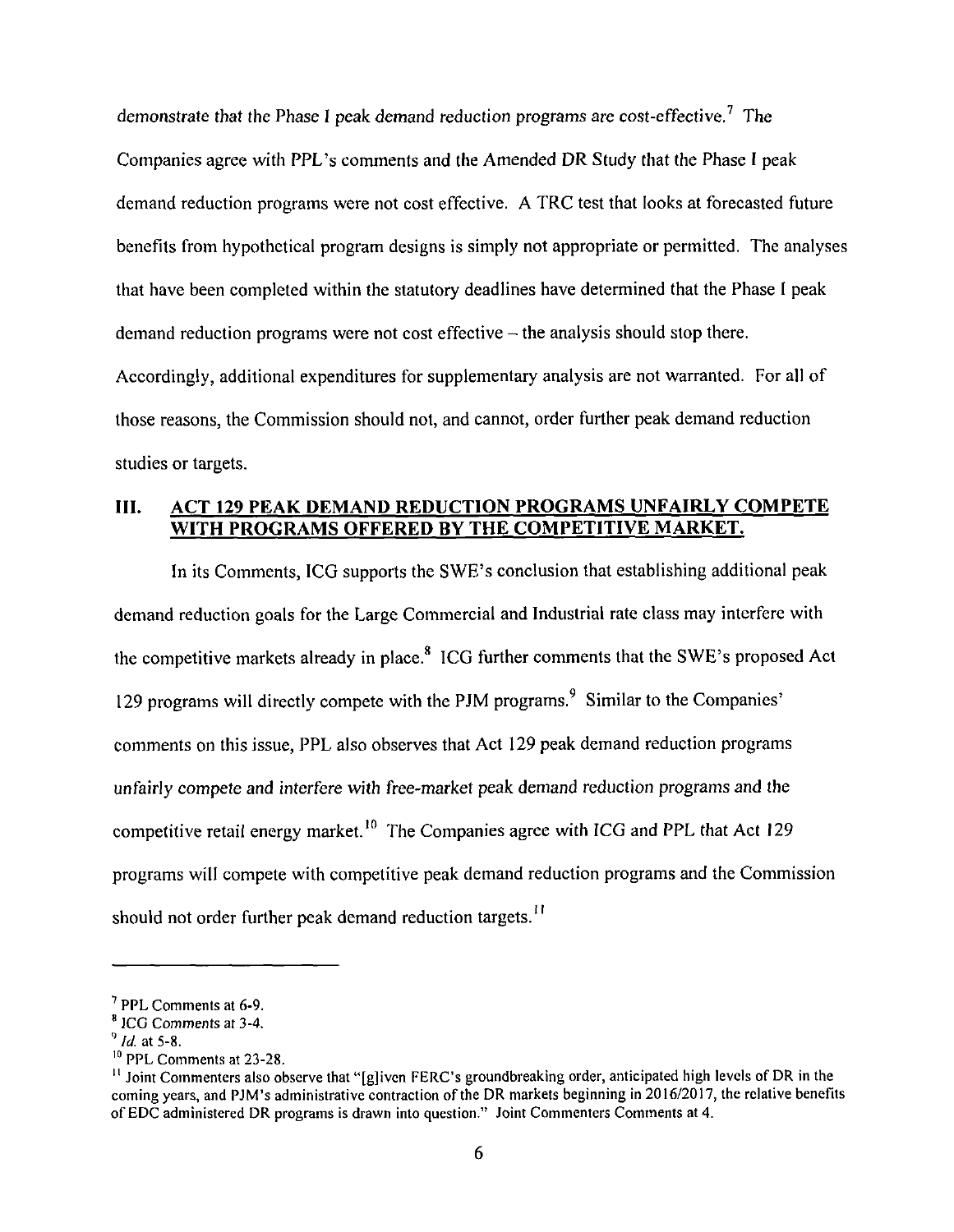# **IV. THE PROGRAM DESIGN CHANGES OFFERED BY SOME PARTIES ARE NOT VIABLE OPTIONS FOR FUTURE ACT 129 PEAK DEMAND REDUCTION PROGRAMS.**

OCA, DR Providers, and the Joint Commenters offer alternative program design recommendations for future Act 129 peak demand reduction programs. Statutory constraints aside, these parties have not offered viable recommendations for DR program designs. For example, OCA believes that the SWE's proposed methodologies for program design are a sound starting point but could be supplemented with other approaches.<sup>12</sup> OCA agrees with the SWE's recommended methodologies<sup>13</sup> regarding Residential DLC and Load Control programs but submits that the two approaches offered by the  $SWE<sup>14</sup>$  should be combined in order to bring greater benefits to customers. OCA recommends that EDCs should trigger demand response events using both: (i) any hour in which real-time locational marginal price ("LMP") for the zone is above a certain dollar/MWh threshold; and (ii) the day-ahead forecast above a certain percentage threshold of the summer demand forecast.<sup>15</sup> The OCA states that if accepted, this combined trigger would dispatch demand resources based on day-ahead load forecasts and real time or day-ahead LMPs to maximize cost effectiveness during high energy cost periods. <sup>16</sup> While these criteria may sound reasonable, forecasting error, the need to provide customers advance notice, and the risk of penalties required under Act 129 collectively contribute to repetition of the same issues encountered by the Companies in Phase I which resulted in programs not being cost-effective. Compliance metrics based on any day-ahead load forecasts and defined

<sup>&</sup>lt;sup>12</sup> OCA Comments at 8-10.

<sup>&</sup>lt;sup>13</sup> Amended DR Study at 57-58

 $14$  The two approaches are: (i) to require an EDC to call demand response events during any hour in which the realtime LMP for that zone is above a certain dollar-per-MWh threshold; and (ii) to require the EDC to call DR events when the Day-Ahead forecast is above a certain percentage threshold of the summer peak demand threshold. Tentative Order at 9-10

<sup>&</sup>lt;sup>15</sup> OCA Comments at 8-10.

 $^{16}$  *Id.* at 10.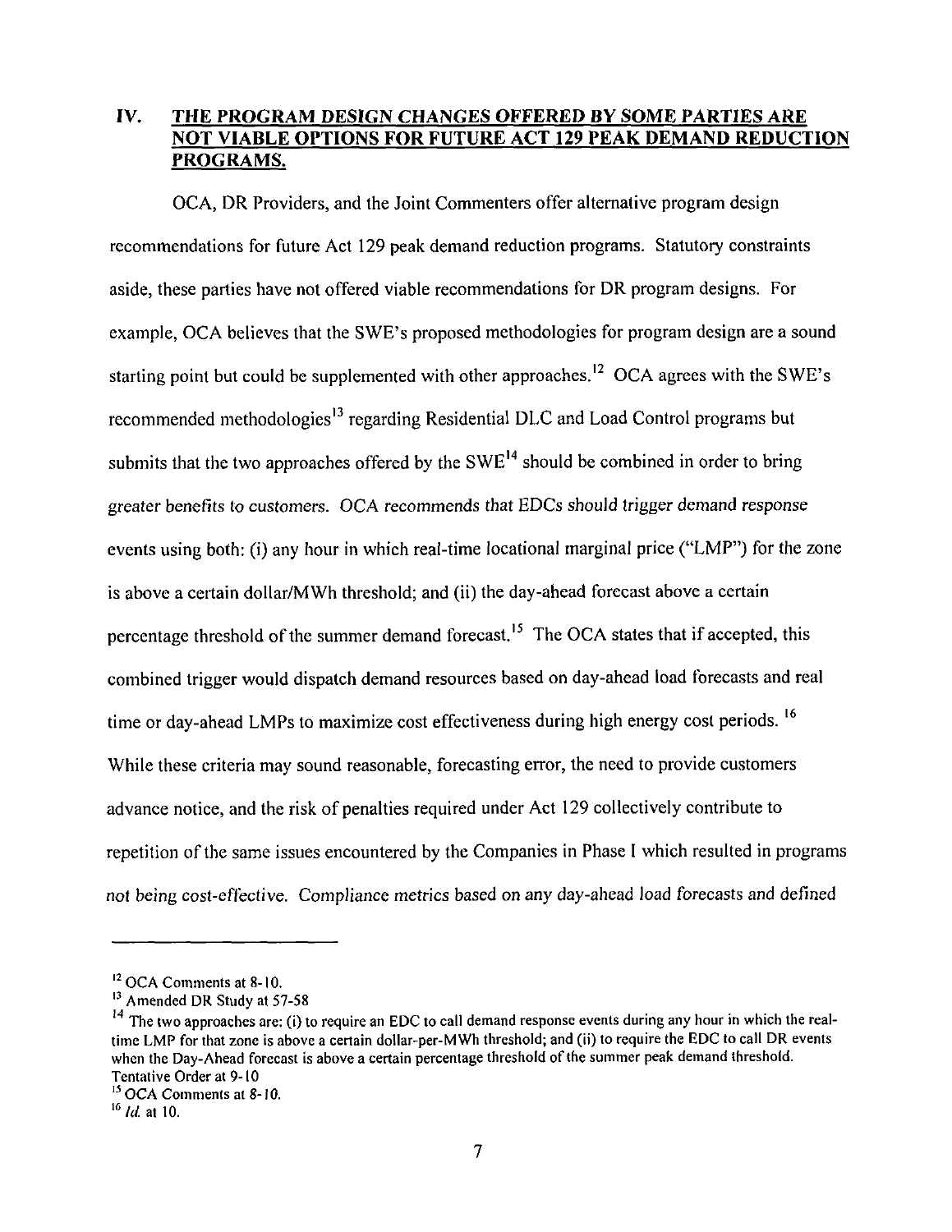MW criteria do not provide assurance that the criteria will support cost-effective performance. Acting on day-ahead pricing does not guarantee mitigation of pricing excursions or cost effective performance in the real-time market (i.e. day ahead market conditions do not necessarily translate to elevated energy pricing that supports the need for additional resources in the real-time market). Neither day-ahead pricing nor load forecasts reliably coincide with pricing excursions or reliability issues in real-time markets.

The Joint Commenters offer a different operating criteria for initiating DR programs which use a combination of threshold LMPs (\$/MWh price) in the real time and the day-ahead energy markets. The day-ahead threshold price would be in lieu of a load forecast threshold and would provide an advanced signal to DR participants. The Companies reiterate that any event triggers referencing these criteria duplicate established PJM dispatch protocols for economic demand response and EDCs are not equipped to administer these criteria, particularly relative to dispatching demand reduction resources responsive to real time market pricing.

The methodologies proposed by OCA, DR Providers, and the Joint Commenters also have the potential to conflict with the competitive market PJM has established for demand reduction programs and energy market activities and Act 129 events may not be eligible for PJM economic program payments. As experienced in Phase I, unintended consequences will result from Commonwealth intervention in the competitive market PJM is striving to improve. New demand response rule changes and market rule changes<sup>17</sup> have been proposed by PJM and filed with the FERC to facilitate a more robust DR market that includes DR programs working in the wholesale markets to reduce wholesale costs and ultimately costs to customers. PJM, not the

<sup>&</sup>lt;sup>17</sup> PJM Interconnection L.L.C., Docket No. ER14-822-000.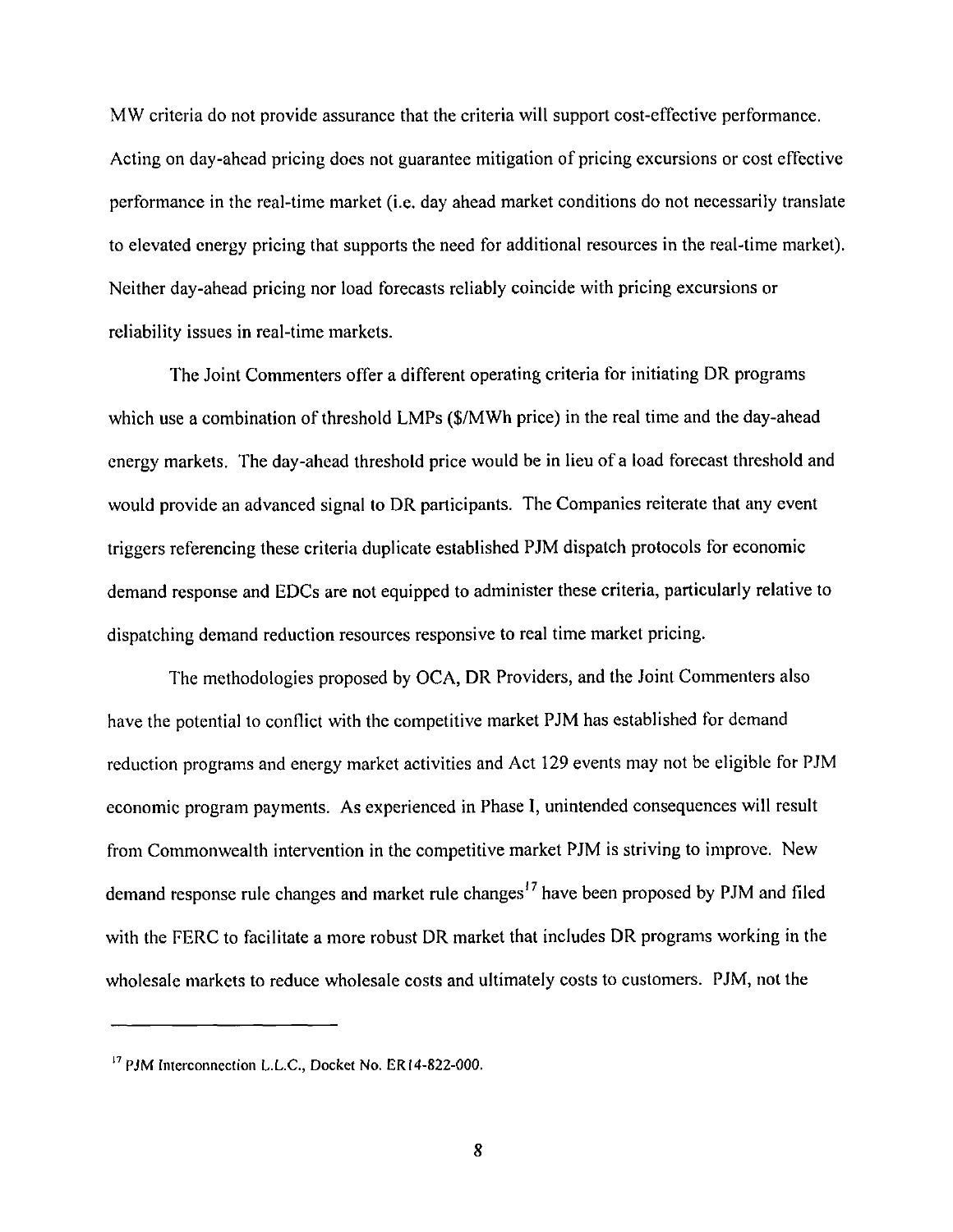EDCs, is appropriately positioned to manage these kinds of activities based on actual market conditions. Furthermore, the different operating criteria and compliance metrics suggested by various parties underscores the lack of consensus on clear and appropriate practices supporting establishment of any target that will provide reasonable assurance of being cost effective and not interfere or compete with the PJM programs or market. Accordingly, the Commission should reject these recommendations as they neither remedy the statutory constraints nor the issues associated with Phase I peak demand reduction programs.

#### **V. RESIDENTIAL DLC PROGRAMS ARE NOT COST EFFECTIVE AND SHOULD NOT BE MANDATED.**

OCA, PECO, DR Providers and Joint Commenters support the SWE's notion that modifications to the residential DLC programs may make them cost effective in future Phases of Act 129. As discussed above, Act 129 requires a review of the Phase J programs for costeffectiveness and if those programs are not found to be cost-effective, the analysis ends. As PPL discussed and the Companies outlined in their initial comments, none of the seven DLC programs from Phase I analyzed by the SWE proved to be cost-effective. Making modifications to future residential DLC programs in order to theoretically make them cost-effective is not statutory permitted.

Nevertheless, even if modifications to future residential DLC programs were permitted, those modifications would not provide reasonable assurance that the programs will become costeffective. Modifications recommended by those parties supporting the modification of the DLC programs include increasing the useful life of DLC equipment, amortizing program cost, adoption of full load savings scenario, use of 75% of Incentive Payment structure for customer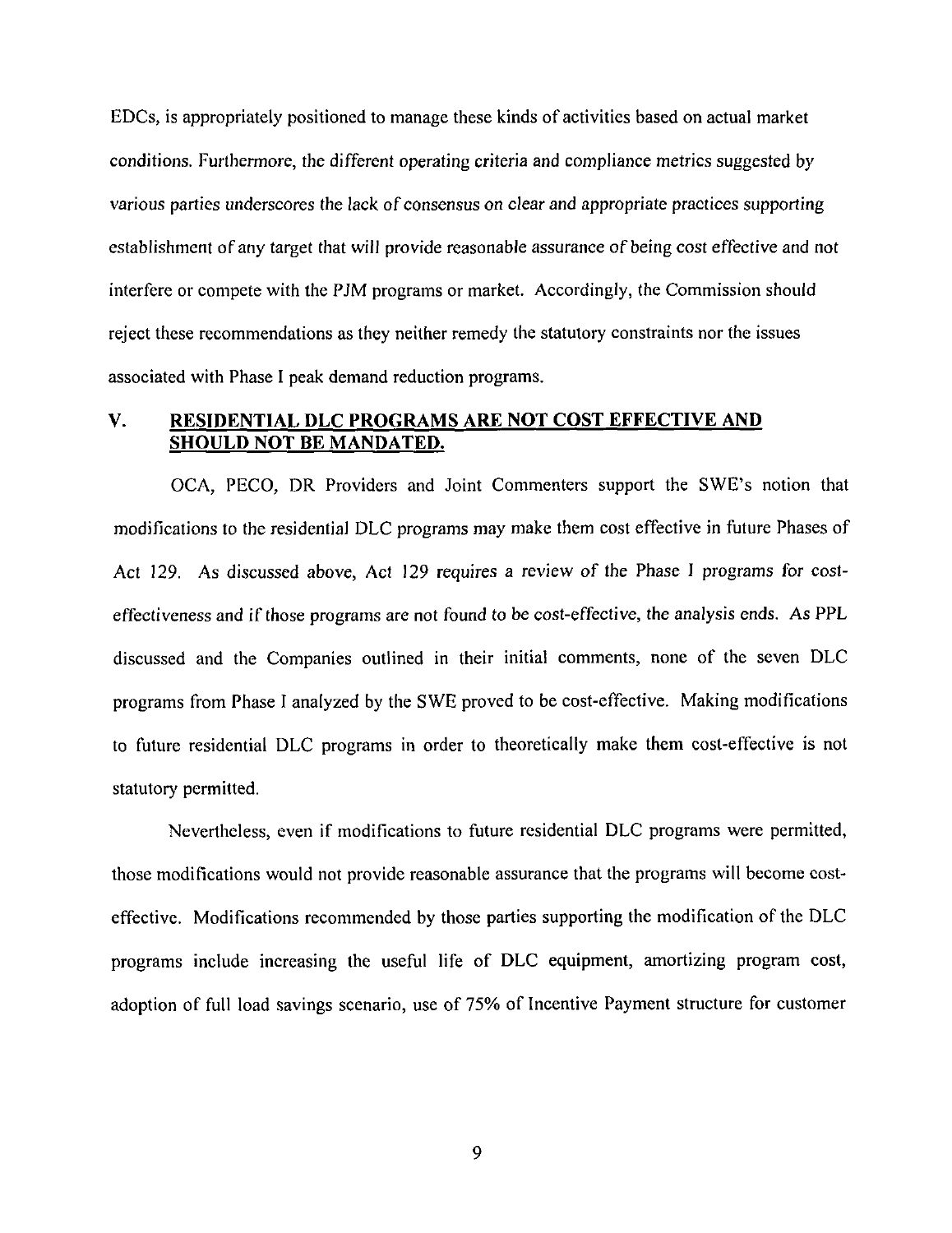payments and considering equipment installed in Phase I as a sunk cost.<sup>18</sup> OCA and PECO further agree with the SWE that the useful life of the measure equipment should be the actual useful life of such equipment, typically eight to ten years.<sup>19</sup> The Amended DR study concludes that these proposed changes will improve the cost-effectiveness of the Residential DLC programs; however, neither the Amended DR Study nor the commenting parties demonstrate how far these individual modifications will move the DLC programs toward becoming cost effective. Even with all of the proposed modifications, the Amended DR Study did not result in Residential DLC programs being cost-effective on a state-wide basis and resulted in a broad range of TRC scores, from a low of 0.59 to a very marginal high of 1.19 based on all modifications and assumptions. As such, neither the Amended DR Study nor the commenting parties have shown that Residential DLC programs would likely be cost-effective with appropriate modifications or reasonable assumptions.

In addition, the Companies recommend the DLC programs should not be mandated for the following reasons. First, increasing the useful life of DLC equipment will not make that program cost-effective. Unlike EE&C programs where a measure installed in a single EE&C Plan phase will continue to produce savings beyond the phase in which it was installed, peak demand reduction programs can only be assumed to provide benefits for the period it is designed, approved and operational. So while some equipment deployed for a peak demand reduction program in a given phase could theoretically be useful to some degree in future phases, until programs are designed, approved and implemented, and customers are enrolled to participate, no benefits can be assumed from peak demand reduction program operations in a future phase.

<sup>&</sup>lt;sup>18</sup> OCA at 10-11.

 $19$ <sup>*Id.*</sup>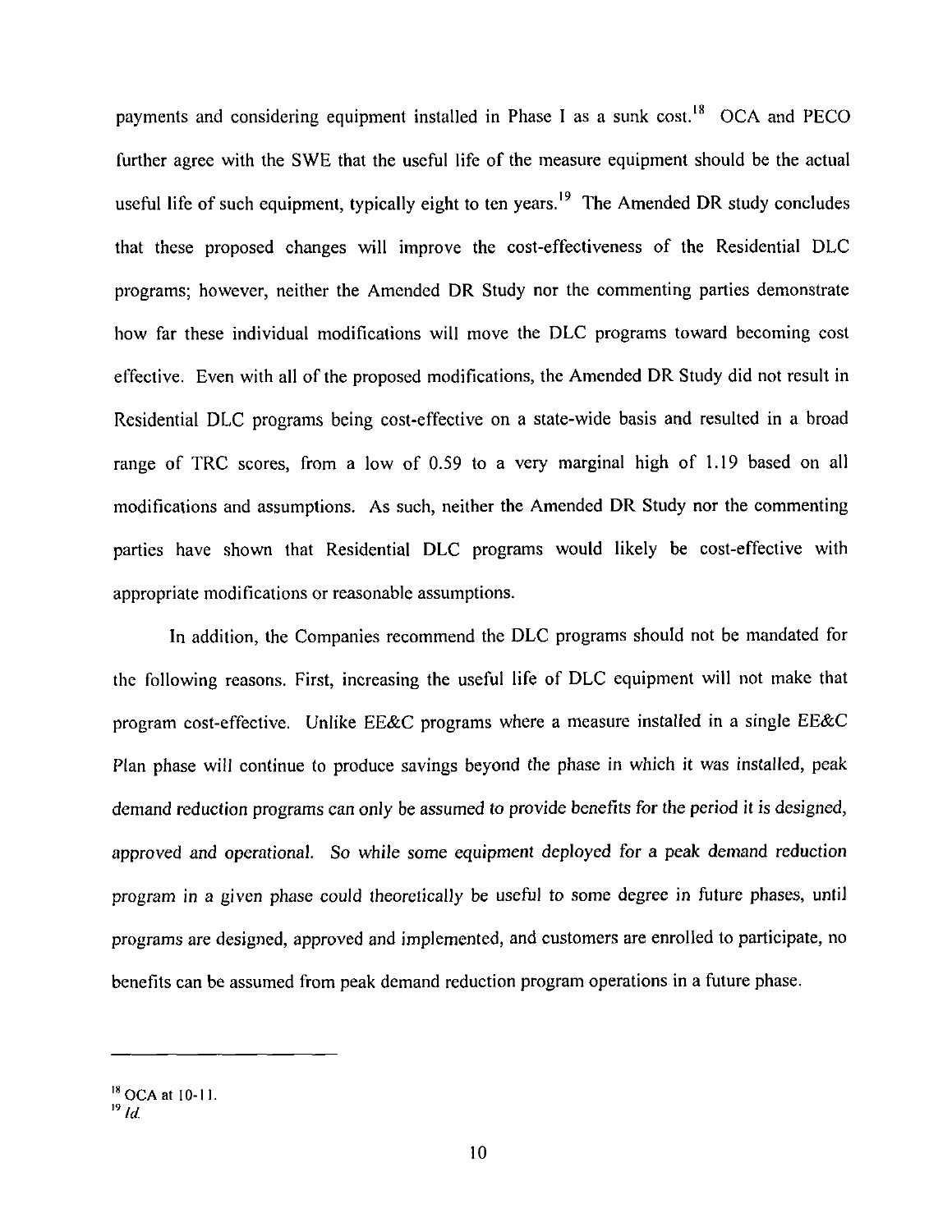Second, considering Phase I DLC equipment costs as sunk costs incorrectly assumes that the direct load control equipment that was installed during Phase I is still operational and available for use in a future peak demand reduction program.<sup>20</sup> This is an invalid assumption. For example, pursuant to the Commission's Order in Docket No. M-2009-2092222, Met-Ed received approval to remove customer requested direct load control devices. As a result, Met-Ed would be required to make a new investment in direct load control devices, which is a cost that is ignored by the SWE when performing its TRC test for this program. Moreover, the time lapse between Phase I and any future peak reduction program before May 31, 2017 would require significant re-investment in this program by the Companies considering changes in technology, inoperability of equipment and customer relocations. Accordingly, any analysis of future residential DLC programs must include all costs necessary to design, approve and implement programs for that future phase.

Furthermore, the Companies agree with PPL that costs should not be carried across multiple Phases of Act 129 EE&C.<sup>21</sup> Demand response equipment costs should be recovered in the phase the program is implemented and the cost is incurred similar to the treatment of costs for other EE&C programs. The amortization of any costs should also be limited to a single EE&C Phase to accurately align the costs and benefits of measures installed during that specific phase. If equipment/program costs are handled improperly, all of the benefits would be recognized in the TRC for the phase in which the measure was installed, while the costs for that

<sup>&</sup>lt;sup>20</sup> See Act 129 Amended Demand Response Study at 44. Another flaw of the best case scenario is that the SWE utilized a typical useful life of a direct load control switch over a 10 year life timeframe with 3% customer attrition per year and escalation of benefits and ongoing program costs, which tripled the TRC ratio from 0.12 to 0.33. However, an EDC is not permitted to collect the cost of a program such as this over several phases of Act 129. Rather, program costs must be collected within the phase where the program is implemented and operated, making the use of a 10 year life timeframe not appropriate.

 $^{21}$  PPL Comments at 16.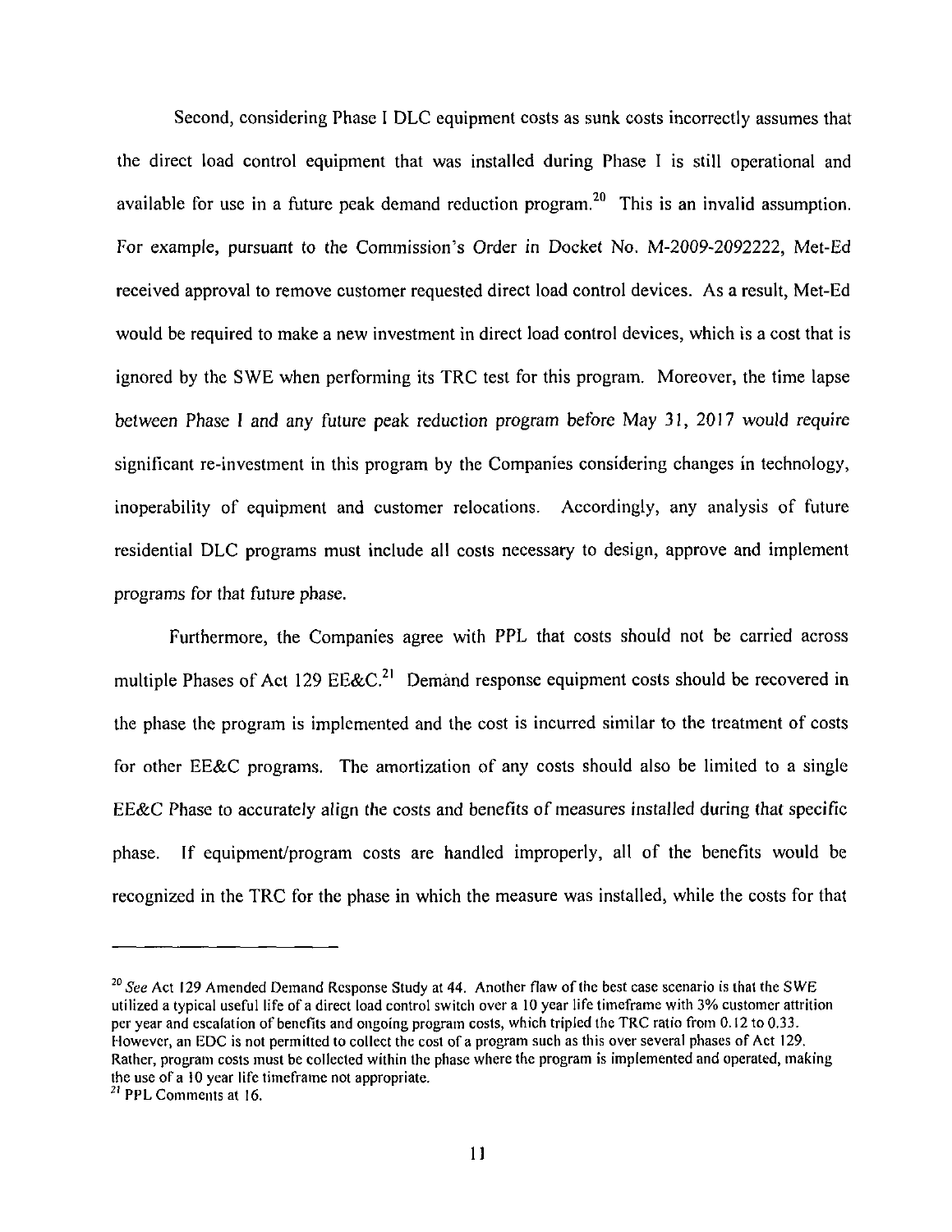same equipment/program would be counted partially in the TRC for one phase and partially in the TRC for a subsequent phase. In conclusion, even if future targets were permitted, which they are not, future peak demand reduction targets are not appropriate because the residential DLC programs were not, and have not been shown to be, cost-effective.

# **VI. EVEN IF FUTURE PEAK DEMAND REDUCTION TARGETS WERE PERMITTED, OFFERING RESOURCES INTO PJM AUCTIONS SHOULD NOT BE MANDATED**

As discussed above, Act 129 precludes future peak demand reduction targets. Even if it did, the Commission should not adopt the recommendation that EDCs should bid resources into PJM auctions. OCA agrees with the SWE's recommendation that EDCs should offer Residential DLC resources into the PJM Base Residual Action ("BRA"), pass all of the revenue earned from the PJM capacity market back to ratepayers, and treat that revenue as a benefit in the TRC calculation.<sup>22</sup> However, like PPL and EPGA, the Companies do not agree.

The PJM BRA is the first auction for the delivery year where a physical commitment for resources can be offered. The BRA occurs more than three years in advance of the delivery year for both EE and DR resources and that performance period for DR resources extends beyond the effective term of an approved EE&C Plan (e.g., three years for Phase II). The phased construct with compliance metrics and penalties under Act 129, make it very challenging if not impossible to reasonably predict the Companies' program design and performance (e.g., how many customers the Companies will enrol) in the program and the peak demand reductions they will realize from those customers) in a subsequent phase three years in the future. In addition, there are risks associated with delivering demand response resources to PJM since there are financial penalties for under delivery and under performance. Any requirement to offer resources into the

 $22$  OCA Comments at 12-13.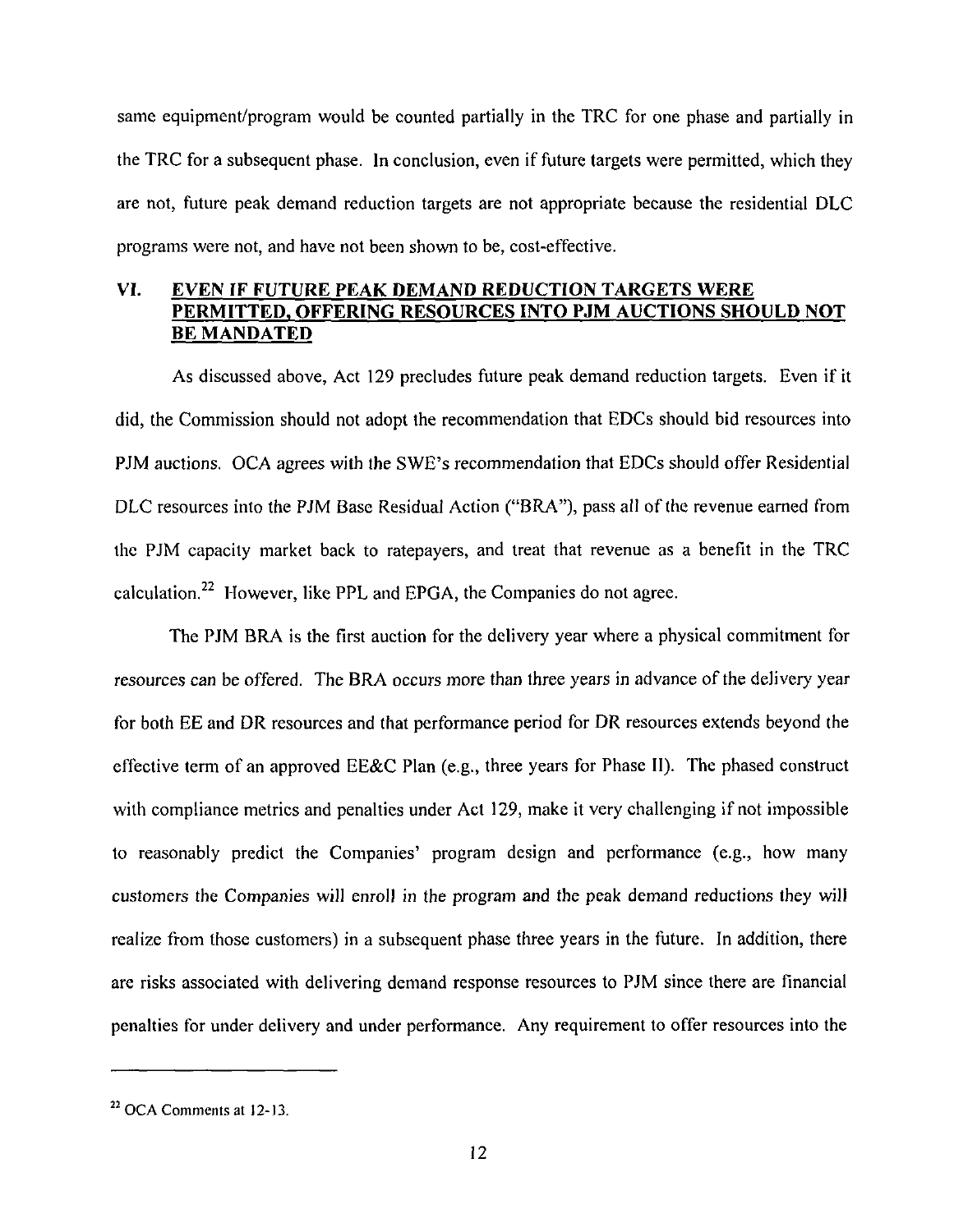BRA or other Capacity Auctions would require Commission orders assuring cost recovery of any PJM related costs or penalties incurred by participating in the auctions.

Another factor OCA ignores in its recommendation that EDCs bid demand response resources into the PJM capacity market is the timing of the PJM BRA. Offers are made more than three years in advance of the PJM delivery year. Assuming any future peak demand reduction targets would be mandated in the summer of 2016, the BRA associated with that year (May 2013) has already passed. Therefore, resources resulting from summer of 2016 programs cannot be bid into the PJM BRA.

EPGA comments that it is inappropriate to offer Act 129 demand response resources into the PJM market as it would distort the competitive wholesale market.<sup>23</sup> EPGA states that they object to ... "the potential use of state-sponsored ratepayer subsidized generation products in the wholesale electric markets..... Unnecessary intervention in the current supply and demand dynamic of these markets will result in development of resources without respect to whether they are the most economical and contributes to an imbalance in proper market signals for future capacity."<sup>24</sup> The Companies agree. The Companies further observe that PJM is reviewing potential overreliance on demand resources for reliability planning, and strengthening market signals (pricing and limitations) in Reliability Pricing Market auctions for "limited DR resources." Such limitations could result in subsidized EDC resources supplanting offers from other competitive DR resources offered by PJM market participants. For all of those reasons, even if future peak demand reduction targets were permitted, the Commission should not require EDCs to offer those resources into the PJM BRA or other auctions.

**<sup>23</sup>**EPGA Comments at 6-11.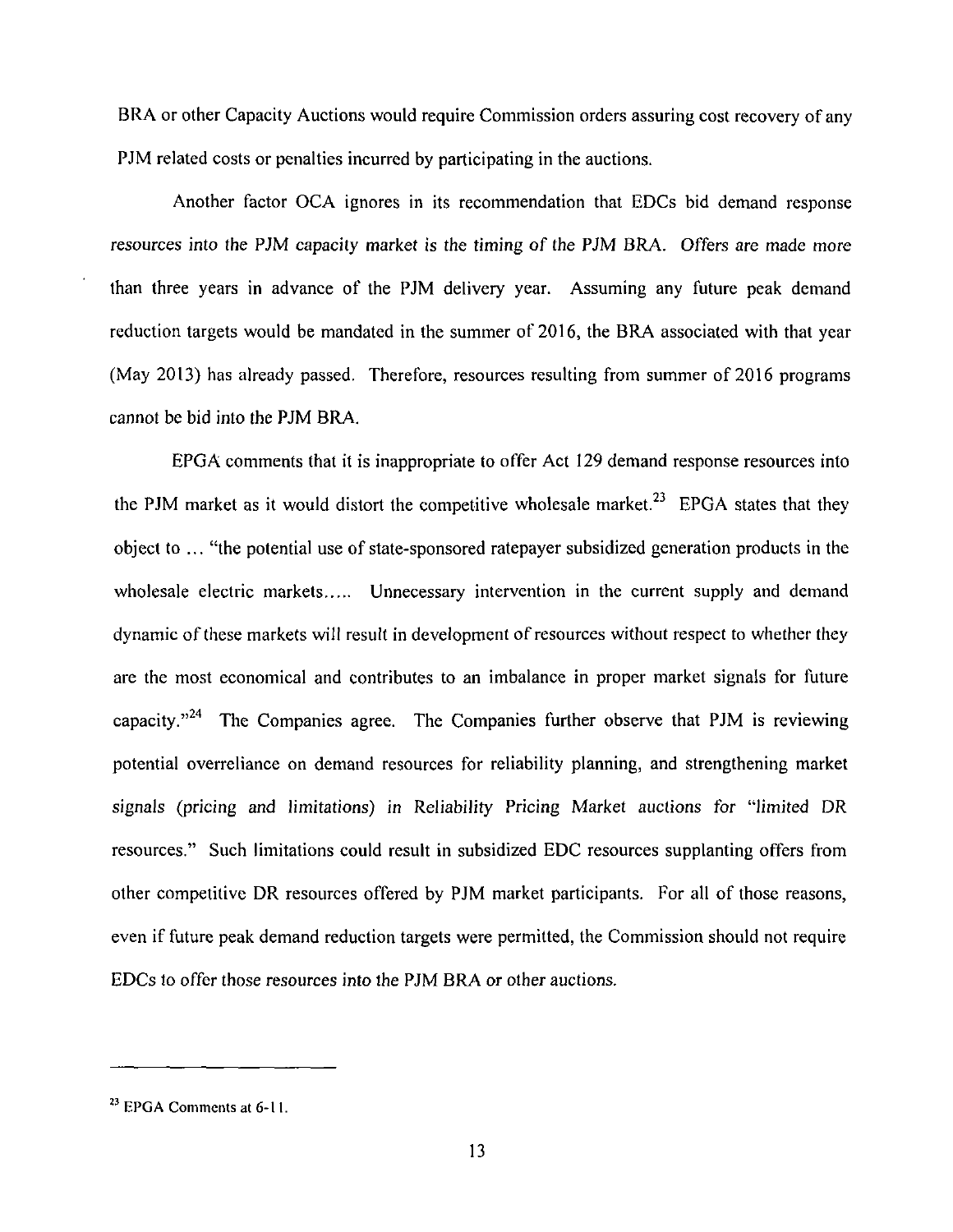# **VII. EVEN IF FUTURE PEAK DEMAND REDUCTION TARGETS WERE PERMITTED, COMPLIANCE SHOULD BE BASED ON DEMONSTRATED CAPABILITY.**

As discussed above, Act 129 precludes future peak demand reduction targets. Even if it did, the Commission should not adopt the recommendation that compliance should be based on demonstrated capability. The SWE recommends, and the OCA supports, that any future peak demand reduction targets are crafted such that the compliance metric is the average load reduction observed over a subset of hours during which peak demand reduction is likely to provide a cost-effective alternative to generation rather than a fixed number of hours. The OCA also believes the Commission should implement the full load reduction scenario whereby demand savings are determined by multiplying the number of Residential DLC devices by the average kW savings per device.

If compliance is to be based on actual load reductions, EDCs will be forced again to over comply to manage risks associated with customer opt-outs of specific events, equipment failures and forecasting risk of the hours expected to provide cost-effective resources. As cited by the SWE, requiring EDCs to over comply in Phase I contributed to higher program costs which contributed to the poor cost-effectiveness of the Phase I programs. This recommendation certainly would not make any future peak demand reduction programs more cost effective.

For residential DLC programs, the Companies agree with PECO, Joint DR Providers the SWE and OCA that the full load reduction scenario applied to all customers enrolled in the program should be used, along with establishment of deemed per unit savings values set forth in

 $^{24}$  *Id*,

<sup>&</sup>lt;sup>23</sup> OCA Comments at 1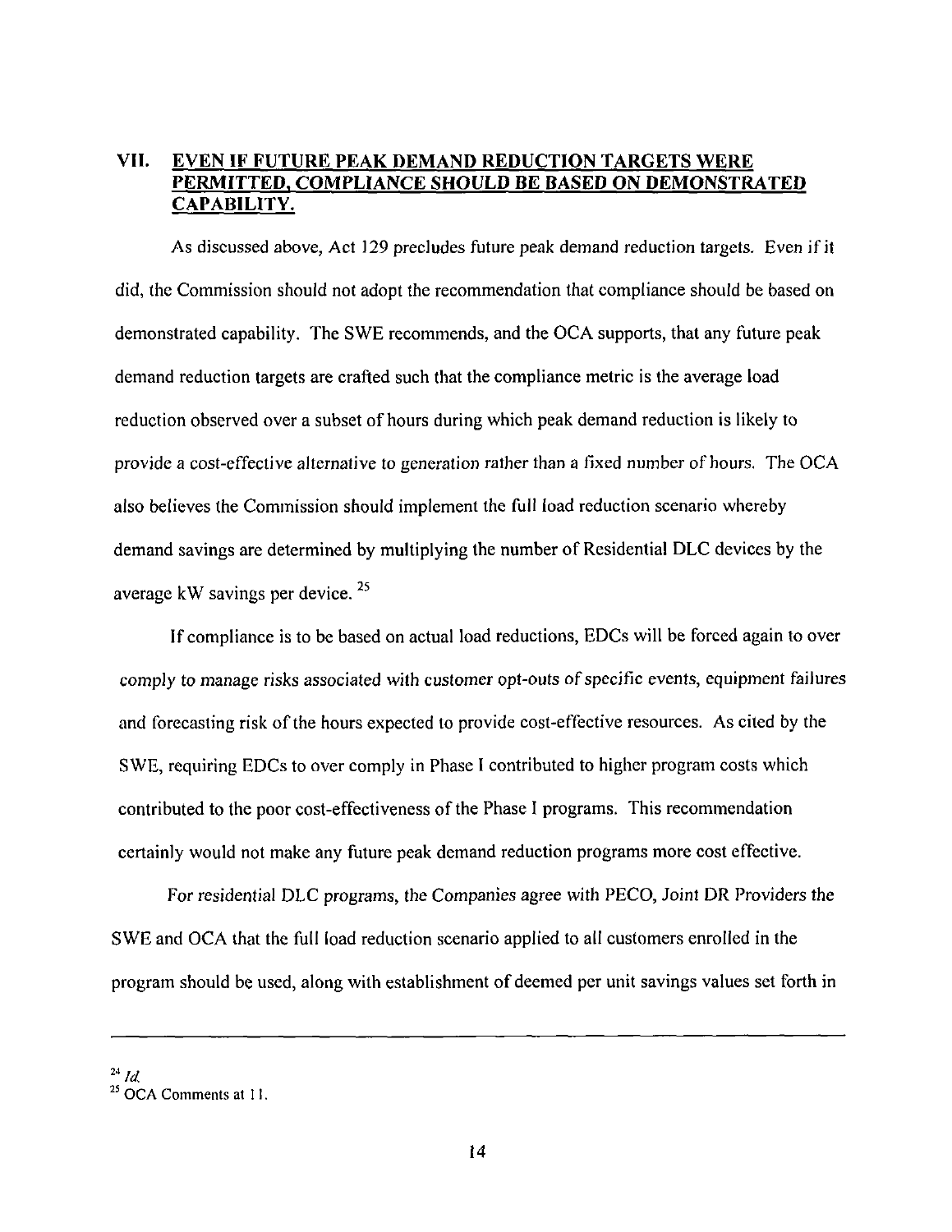**the Technical Reference Manual. This is consistent with the demonstrated capability approach as it removes the risk associated with customer opt-outs, equipment failures and the error associated with accurately forecasting event hours. Similarly, for commercial and industrial programs, compliance with the targets should be based on the Companies having sufficient resources under contract to deliver (i.e., "demonstrated capability") and not on the operational performance of the resources, which are not exclusively under the Companies' control. Adoption of the demonstrated capability approach, coupled with a revised Technical Reference Manual that includes deemed capability impacts, creates a predictable methodology for measurement of DR program implementation. This supports program cost-effectiveness by not establishing the compliance metric in a manner that forces the EDCs to over comply (i.e., assuming compliance is based on load reductions observed after the fact) adding unnecessary program and evaluation costs.** 

#### **VIII. CONCLUSION**

The Companies appreciate the opportunity to comment on the Tentative Order and request the Commission to consider its Comments and Reply Comments and refrain from ordering further studies. As discussed in the Companies' initial comments and these reply comments, Act 129 precludes the Commission from ordering any further studies or targets associated with peak demand reduction. All other issues raised by commenting parties are moot.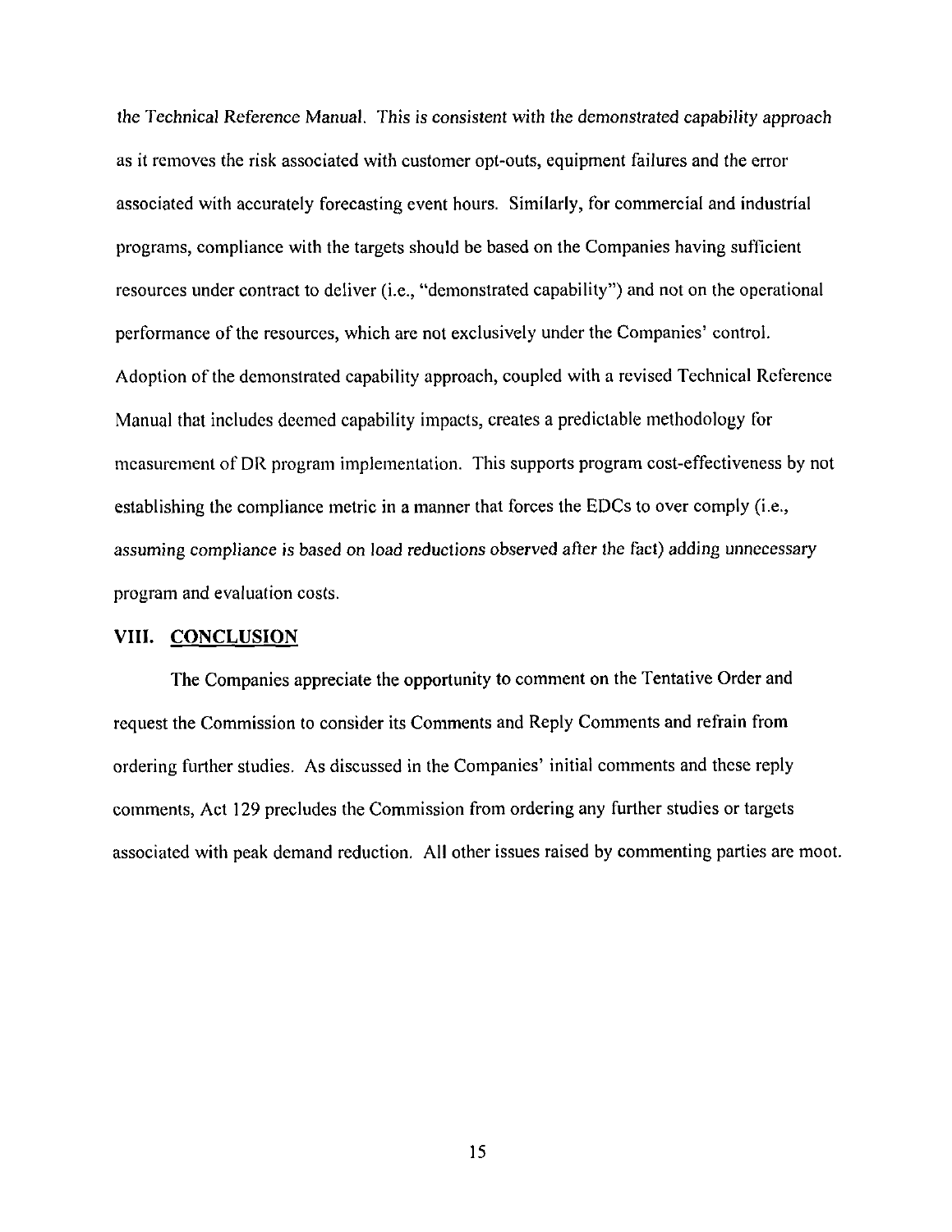Respectfully submitted,

Dated: January 14, 2014

Kathy Kohd

Kathy Kolich Attorney No. 92203 FirstEnergy Service Company 76 S. Main Street Akron, OH 44308 Phone: (330) 384-4580 Fax: (330) 384-3875 Email: kjkoIich@firstenergycorp.com Counsel for: Metropolitan Edison Company, Pennsylvania Electric Company, Pennsylvania Power Company and West Penn Power Company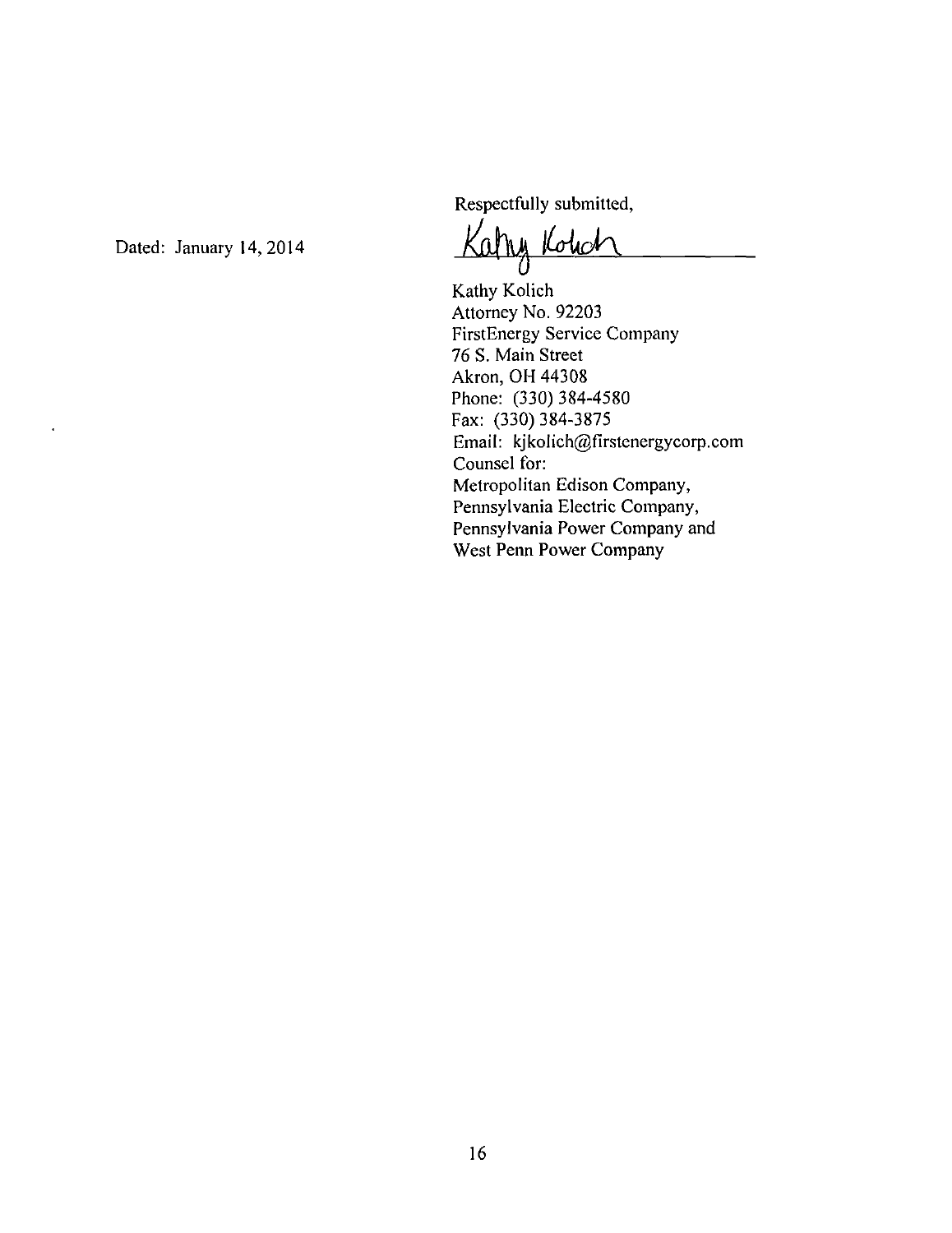### **BEFORE THE PENNSYLVANIA PUBLIC UTILITY COMMISSION**

 $\ddot{\cdot}$  $\ddot{\cdot}$ 

 $\ddot{\bullet}$  $\ddot{\cdot}$ 

Act 129 Energy Efficiency and Conservation<br>Program Phase Two

: Docket No: M-2012-2289411

# **CERTIFICATE OF SERVICE**

I hereby certify that I have this day served a true and correct copy of the foregoing

document upon the individuals listed below, in accordance with the requirements of 52 Pa. Code

§ 1.54 (relating to service by a participant).



Rosemary Chiavatta, Secretary Pennsylvania Public Utility Commission Commonwealth Keystone Building 400 North Street, 2<sup>nd</sup> Floor Harrisburg, PA 17120

JAN 1 4 2014

PA PUBLIC UTILITY COMMISSION SECRETARY'S BUREAU

Service by electronic mail, as follows:

Megan Good Bureau of Technical Utility Services megagood@pa.gov

Kriss Brown kribrown@pa.gov

Dated: January 14, 2014

athes Koticl

Kathy J. Kolich Attorney No. 92203 FirstEnergy Service Company 76 S. Main Street Akron, OH 44308 Phone: (330)384-4580 Fax: (330) 384-3875 Email: kjkoIich@firstenergycorp.com